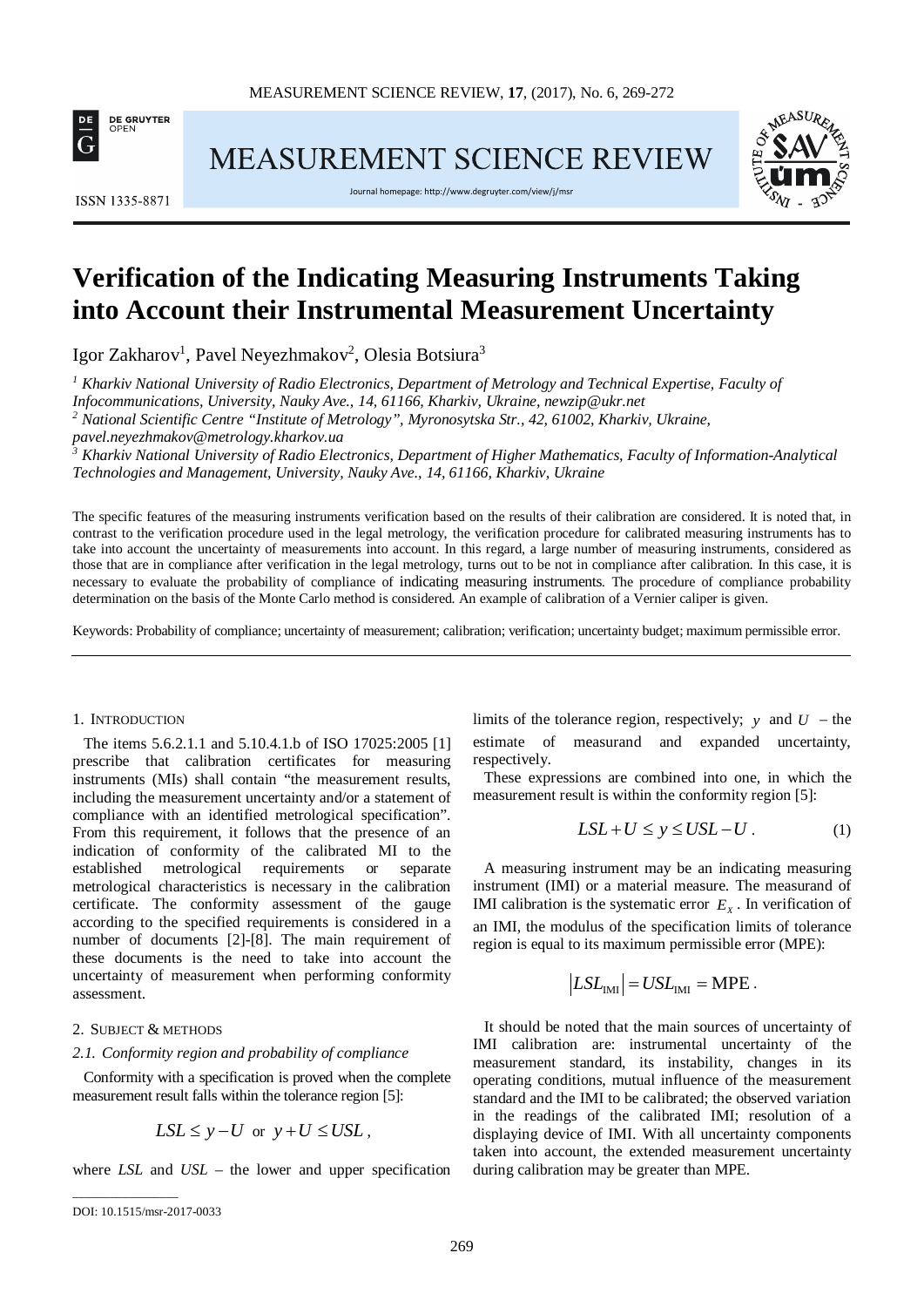In the example S10 of calibration of a Vernier caliper with a resolution of 0.05 mm, considered in [9], the measurement model is:

$$
E_x = l_{ix} - l_s + L_s \cdot \overline{\alpha} \cdot \Delta t + \delta l_{ix} + \delta l_{M},
$$

where  $l_{ix}$  – indication of the caliper;  $l_s$  – length of the actual gauge block;  $L<sub>S</sub>$  – nominal length of the actual gauge block;  $\overline{\alpha}$  – average thermal expansion coefficient of the caliper and the gauge block; ∆*t* – difference in temperature between the caliper and the gauge block;  $\delta l_{ix}$  – correction for the finite resolution of the caliper;  $\delta l_M$  – correction for the mechanical effects.

The uncertainty budget is given in Table 1. There are 2 dominating rectangular contributions in this budget. Therefore, the expanded measurement uncertainty (for trapezoidal distribution law) was:

$$
U = k \cdot u(E_x) = 1.83 \cdot 0.0325 \,\text{mm} \approx 0.06 \,\text{mm}.
$$

The coverage factor 1.83 for trapezoidal distribution is substituted in clause S10.10 [9].

Table 1. Uncertainty budget of Vernier caliper calibration [9].

| quantity        | estimate        | standard<br>uncertainty | probability<br>distribution   | sensitivity<br>coefficient | uncertainty<br>contribution |
|-----------------|-----------------|-------------------------|-------------------------------|----------------------------|-----------------------------|
| $X_i$           | $\mathcal{X}_i$ | $u(x_i)$                |                               | $c_i$                      | $u_i(y)$                    |
| $l_{iX}$        | 150.10<br>mm    |                         |                               |                            |                             |
| $l_{S}$         | 150.00<br>mm    | $0.46 \mu m$            | rectangular                   | $-1.0$                     | $-0.46 \mu m$               |
| $\Delta t$      | 0               | 1.15K                   | rectangular $1.7 \mu mK^{-1}$ |                            | $2.0 \mu m$                 |
| $\delta l_{ix}$ | 0               | 14.4 µm                 | rectangular                   | 1.0                        | 14.4 µm                     |
| $\delta l_M$    | 0               | $29 \mu m$              | rectangular                   | 1.0                        | $29 \mu m$                  |
| $E_{x}$         | $0.10$ mm       |                         |                               |                            | 32.44 µm                    |

So, such a Vernier caliper will be unusable even if its readings do not deviate from the value of the end length gauge, since it is usually equal to its resolution for MPE of the Vernier caliper. If we neglect the unjustifiably high uncertainty associated with the influence of the measuring force (this is quite true for the Vernier calipers with a measuring force control), this will lead to a reduced uncertainty (Table 2.). There is only one dominating rectangular contribution in this budget. Therefore, expanded uncertainty in this case will be:

$$
U = k \cdot u(E_x) = 0.95\sqrt{3} \cdot 0.15 = 0.0247 \text{ mm}.
$$

The coverage factor  $0.95\sqrt{3}$  for rectangular distribution was taken from the formula (S9.8) [9].

It should be noted that even in this case the condition *U*<*MPE*/3, given in [3], is not observed.

| Table 2. Uncertainty budget of calibration of Vernier caliper |
|---------------------------------------------------------------|
| with measuring force control.                                 |

| quantity        | estimate        | standard     | probability                   | sensitivity     | uncertainty<br>uncertainty distribution coefficient contribution |
|-----------------|-----------------|--------------|-------------------------------|-----------------|------------------------------------------------------------------|
| $X_i$           | $\mathcal{X}_i$ | $u(x_i)$     |                               | $\mathcal{C}_i$ | $u_i(y)$                                                         |
| $l_{iX}$        | 150.10<br>mm    |              |                               |                 |                                                                  |
| $l_{S}$         | 150.00<br>mm    | $0.46 \mu m$ | rectangular                   | $-1.0$          | $-0.46 \mu m$                                                    |
| $\Delta t$      | $\Omega$        | 1.15 K       | rectangular $1.7 \mu mK^{-1}$ |                 | $2.0 \mu m$                                                      |
| $\delta l_{ix}$ | 0               | $14.4 \mu m$ | rectangular                   | 1.0             | $14.4 \mu m$                                                     |
| $\delta l_M$    | 0               | $3.3 \mu m$  | triangular                    | 1.0             | $3.3 \mu m$                                                      |
| $E_{x}$         | $0.10$ mm       |              |                               |                 | $15 \mu m$                                                       |

It should be noted that the expression (1) is true for probability compliance of no more than 0.95. In general, in the documents [7]-[8] it is proposed to evaluate the probability of compliance of IMIs in the following way:

$$
p_c = \Phi_N \left( \frac{USL - |y|}{u} \right) = \Phi_N \left( \frac{\text{MPE} - |\hat{E}_X|}{u} \right) = \Phi_N(z), \tag{2}
$$

where  $\Phi_{N}(z)$  – standard normal distribution function with variable *z*,  $\hat{E}_x$ , *u* – estimation of IMI's indication error and its standard uncertainty, respectively.

To find  $\Phi_{N}(z)$ , it is proposed [8] to use the standard normal distribution table (p. 53). However, when calibrating a large number of IMIs, such as Vernier calipers, the distribution function attributed measurand is often trapezoidal or even rectangular. This is due to the fact that the dominant sources of uncertainty of the calibrated IMI are often rectangular distributed corrections, such as the correction of the Vernier caliper resolution [9].

The cumulative distribution function (CDF) of the trapezoidal distribution, which is a convolution of two uniform distributions with the ratio of standard uncertainties  $\gamma = u_2 / u_1 \leq 1$ , has the form:

$$
F_{T}(z) = \begin{cases} 0, & z < -A; \\ \frac{[z\sqrt{1 + \gamma^{2}} + \sqrt{3}(1 + \gamma)]^{2}}{24\gamma}, & -A \leq z < -B; \\ \frac{z\sqrt{1 + \gamma^{2}} + \sqrt{3}}{2\sqrt{3}}, & -B \leq z < B; \\ 1 - \frac{[\sqrt{3}(1 + \gamma) - z\sqrt{1 + \gamma^{2}} + ]^{2}}{24\gamma}, & B \leq z < A; \\ 1, & z \geq A. \end{cases}
$$
 (3)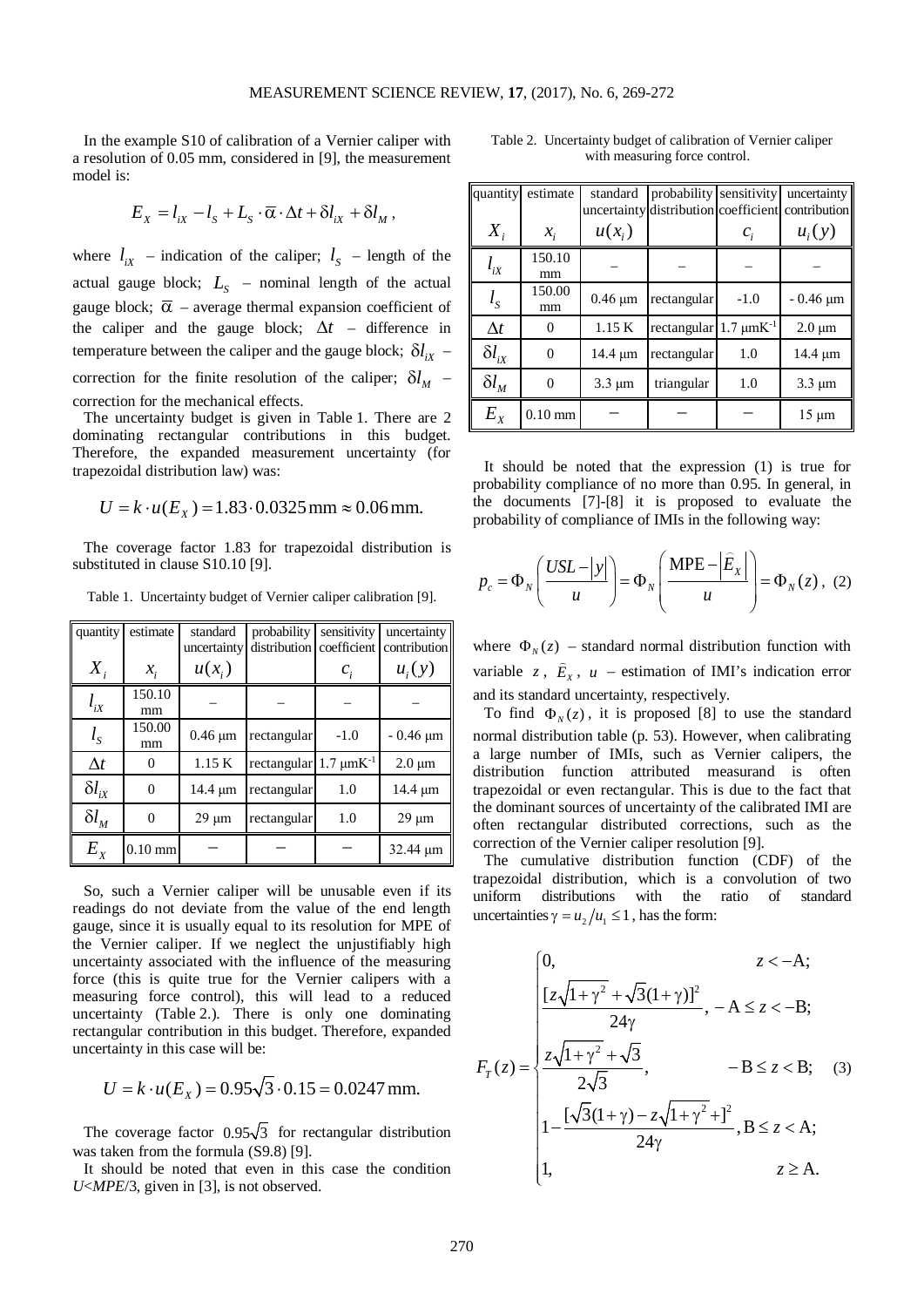where  $A = \sqrt{3}(1 + \gamma) / \sqrt{1 + \gamma^2}$ ;  $B = \sqrt{3}(1 - \gamma) / \sqrt{1 + \gamma^2}$ .

For trapezoidal distribution with  $\gamma = 0.5$  (Table 1.) and considering  $z = (MPE - |\hat{E}_x|)/u$ , we have:  $\ddot{ }$ 

at 
$$
|E_x| = 0
$$
,  $z = \frac{0.05}{0.0325} = 1.538$ , that is  $p_c = 0.936 < 0.95$ ;

at 
$$
|E_x|
$$
 =0.025,  $z = \frac{0.025}{0.0325} = 0.769$ , that is  $p_c = 0.75$ ;

at  $|\hat{E}_x|$  =0.05,  $z = 0$ , therefore  $p_c = 0.5$ .

The rectangular CDF has the form:

 $\mathbf{r} = \mathbf{r}$ 

$$
F_R(z) = \begin{cases} 0, & z < -\sqrt{3}; \\ (z + \sqrt{3})/2\sqrt{3}, z \in [-\sqrt{3}; \sqrt{3}]; \\ 1, & z > \sqrt{3}. \end{cases}
$$
 (4)

For the rectangular distribution and data of Table 2., we have:

at 
$$
|\hat{E}_x|
$$
=0,  $z = \frac{0.05}{0.015} = 3.33 > \sqrt{3}$ , that is  $p_c = 1$ ,  
at  $|\hat{E}_x|$ =0.025,  $z = \frac{0.025}{0.015} = 1.67 < \sqrt{3}$ , that is  $p_c = 0.98$ ,  
at  $|\hat{E}_x|$ =0.05,  $z = 0$ , therefore  $p_c = 0.5$ .

Thus, a caliper will be usable with a probability of more than 0.95 if its readings do not deviate from the value of the end length gauge or equal to 0.5 MPE. Practice shows that the number of such calipers is about 60 % of those arrived at the test. Thus, 40 % of the verified Vernier calipers are unusable.

Fig.1. shows the CDF for the uniform, triangular, trapezoidal, and normal distribution laws.



Fig.1. CDF  $F(z)$  for uniform (<sup>0</sup>⋅⋅⋅), trapezoidal (---) with  $\gamma = 0.5$ , triangular (**−∙−** ), and normal (─) distribution laws.

From Fig.1. it is seen that the CDF for the triangular and normal laws practically coincide (with an error of no more than 2 % in probability), therefore, instead of a table with values of the normalized normal distribution given in [8], one can use the dependence for the triangular distribution law:

$$
F_{\tau}(z) = \begin{cases} 0, & z < -\sqrt{6}; \\ (z + \sqrt{6})^2 / 12, & -\sqrt{6} \le z < 0; \\ 1 - (\sqrt{6} - z)^2 / 12, & 0 \le z < \sqrt{6}; \\ 1, & z \ge \sqrt{6}. \end{cases}
$$
(5)

The formulas  $(2) - (4)$  are obtained for rectangular, triangular and trapezoidal distributions of variable with zero expectations and unit standard deviations. However, these models are only an approximation of the real law of distribution obtained as a result of calibrations. In those cases, we recommend to evaluate the probability of compliance with help of the Monte Carlo method [10].

## *2.2. Monte Carlo procedure*

Monte Carlo procedure for construction of distribution function includes the following operations, registered in uncertainty budget (Table 3.):

Table 3. Uncertainty budget.

| input<br>quantity  | estimate                   | standard<br>uncertainty             | probability<br>distribution | sensitivity<br>coefficient | uncertainty<br>contribution |
|--------------------|----------------------------|-------------------------------------|-----------------------------|----------------------------|-----------------------------|
| $X_{1}$            | $x_{1}$                    | $u(x_1)$                            | PDF 1                       | $c_{1}$                    | $u_{1}(\widehat{E}_{Y})$    |
| $X_{2}$            | $x_{2}$                    | $u(x_2)$                            | PDF <sub>2</sub>            | c <sub>2</sub>             | $u_2(E_{x})$                |
|                    |                            |                                     |                             |                            |                             |
| $X_{N}$            | $x_N^{}$                   | $u(x_{N})$                          | PDF N                       | $c_{N}$                    | $u_{N}(E_{Y})$              |
| output<br>quantity | estimate                   | combined<br>standard<br>uncertainty | coverage<br>probability     | coverage<br>factor         | expanded<br>uncertainty     |
| $E_{x}$            | $\widehat{E}_{\mathrm{v}}$ | $u_c(\widehat{E}_Y)$                | 0.95                        | k                          | H                           |

1. Recording the model equation:

$$
E_X = f(X_1, X_2, ..., X_N),
$$
 (6)

where  $X_1, X_2, ..., X_N$  - input quantities (first column of the Table 3.).

2. Evaluation of the input quantities as  $x_1, x_2, ..., x_N$ (second column of the Table 3.).

3. Evaluation of standard uncertainties of the input quantities as  $u(x_1)$ ,  $u(x_2)$ , ...,  $u(x_N)$  (third column of the Table 3.).

4. Assigning the probability density functions (PDFs) for input quantities (fourth column of the Table 3.).

5. Selecting the number *M* of Monte Carlo trials to be made ( $M \ge 10^4$ ).

6. Generating *M* trials of measurand for vector, by sampling from the assigned PDFs as realizations of the (set of *N*) of the input quantities  $X_i$ .

7. For each such vector, forming the corresponding model value of  $E_x$ , yielding *M* model values  $E_x$ .